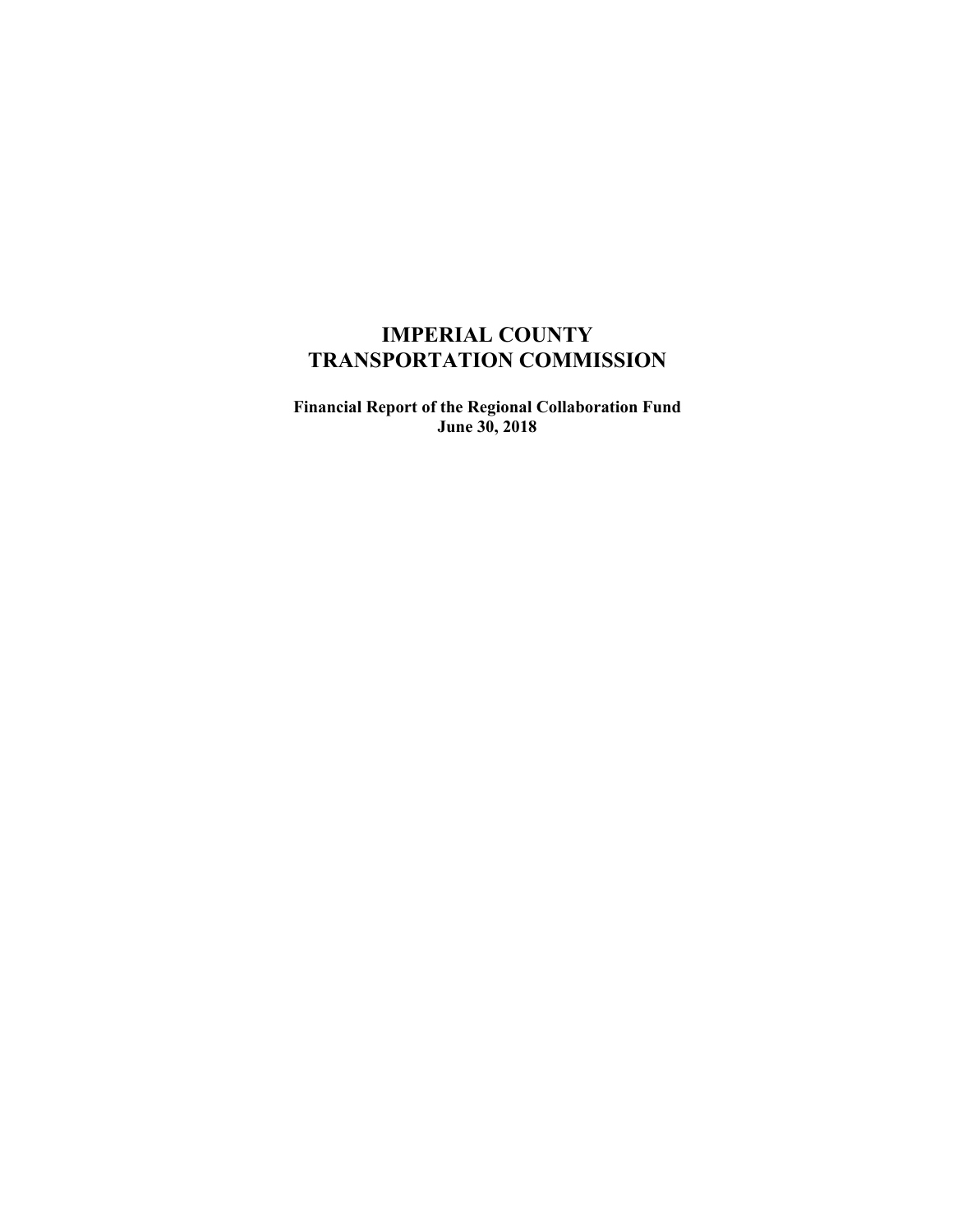### **IMPERIAL COUNTY TRANSPORTATION COMMISSION**

# **Financial Report of the Regional Collaboration Fund June 30, 2018**

# **TABLE OF CONTENTS**

| <b>COMBINED FINANCIAL STATEMENTS</b>                                                                                                                                                            |  |
|-------------------------------------------------------------------------------------------------------------------------------------------------------------------------------------------------|--|
|                                                                                                                                                                                                 |  |
| Statement of Revenues, Expenditures and                                                                                                                                                         |  |
|                                                                                                                                                                                                 |  |
| <b>INDEPENDENT AUDITORS' REPORT ON INTERNAL CONTROL OVER</b><br><b>FINANCIAL REPORTING AND ON COMPLIANCE AND OTHER MATTERS</b><br><b>BASED ON AN AUDIT OF FINANCIAL STATEMENTS PERFORMED IN</b> |  |

 **ACCORDANCE WITH** *GOVERNMENT AUDITING STANDARDS* ........................................... 7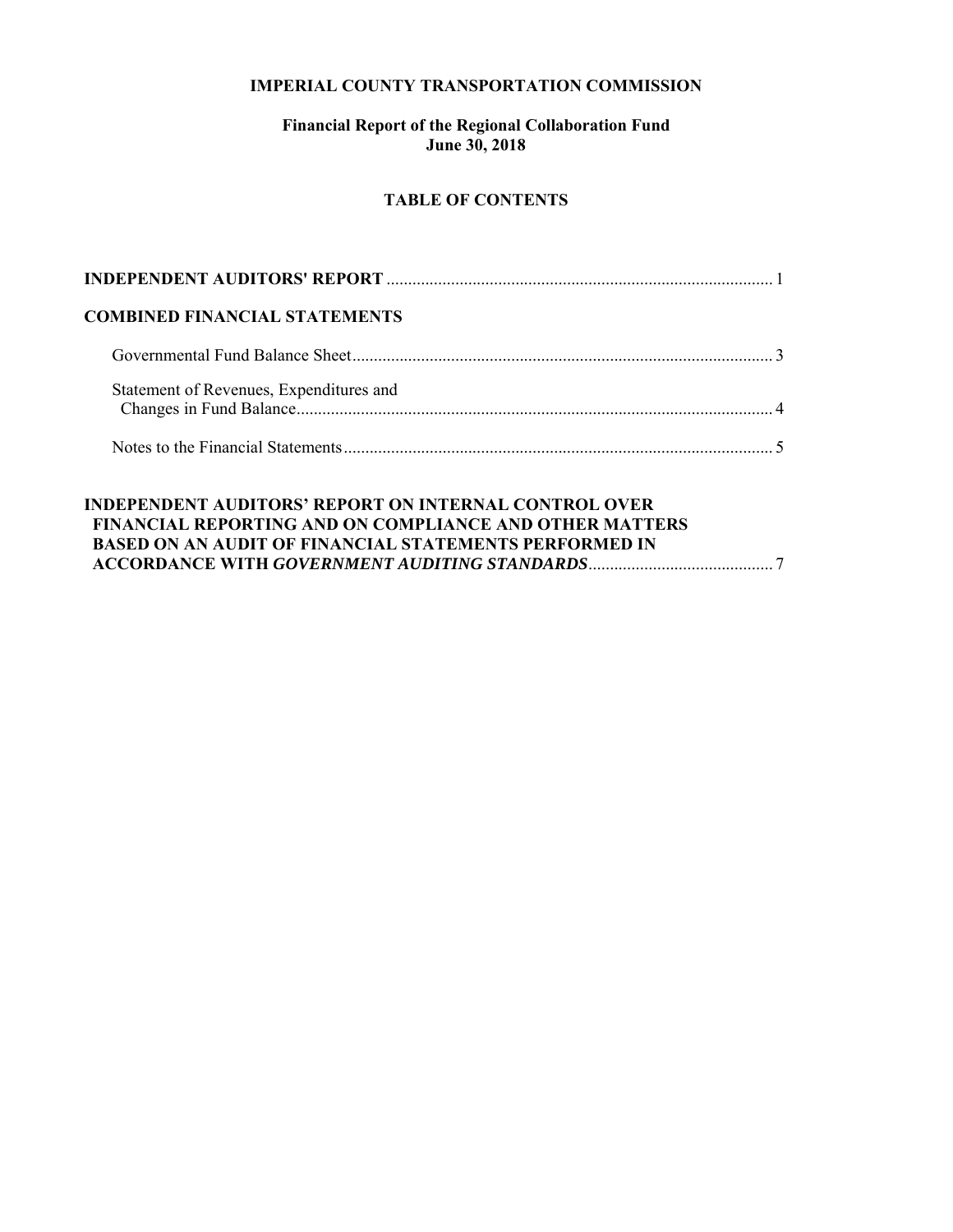

VALUE THE difference

### **INDEPENDENT AUDITORS' REPORT**

To the Commission Board Members County of Imperial, California

#### **Report on the Financial Statements**

We have audited the accompanying combined financial statements of the Regional Collaboration Fund of the Imperial County Transportation Commission as of and for the year ended June 30, 2018, and the related notes to the financial statements, which collectively comprise the basic financial statements, as listed in the table of contents.

#### **Management's Responsibility for the Financial Statements**

Management is responsible for the preparation and fair presentation of these financial statements in accordance with accounting principles generally accepted in the United States of America; this includes the design, implementation and maintenance of internal control relevant to the preparation and fair presentation of combined financial statements that are free from material misstatement, whether due to fraud or error.

#### **Auditor's Responsibility**

Our responsibility is to express an opinion on these combined financial statements based on our audits. We conducted our audits in accordance with auditing standards generally accepted in the United States of America, the Guidelines on Auditing for Conformance, published by the Imperial Valley Association of Governments and the standards applicable to financial audits contained in *Government Auditing Standards*, issued by the Comptroller General of the United States. Those standards require that we plan and perform the audits to obtain reasonable assurance about whether the combined financial statements are free from material misstatement.

An audit involves performing procedures to obtain audit evidence about the amounts and disclosures in the combined financial statements. The procedures selected depend on the auditor's judgment, including the assessment of the risks of material misstatement of the combined financial statements, whether due to fraud or error. In making those risk assessments, the auditor considers internal control relevant to the entity's preparation and fair presentation of the combined financial statements in order to design audit procedures that are appropriate in the circumstances, but not for the purpose of expressing an opinion on the effectiveness of the entity's internal control. Accordingly, we express no such opinion. An audit also includes evaluating the appropriateness of accounting polices used and the reasonableness of significant accounting estimates made by management, as well as evaluating the overall presentation of the combined financial statements.

We believe that the audit evidence we have obtained is sufficient and appropriate to provide a basis for our audit opinion.

#### **Opinion**

In our opinion, the financial statements referred to above present fairly, in all material respects, the financial position of the Regional Collaboration Fund of the Imperial County Transportation Commission as of June 30, 2018, and the changes in financial position thereof for the year then ended in accordance with accounting principles generally accepted in the United States of America.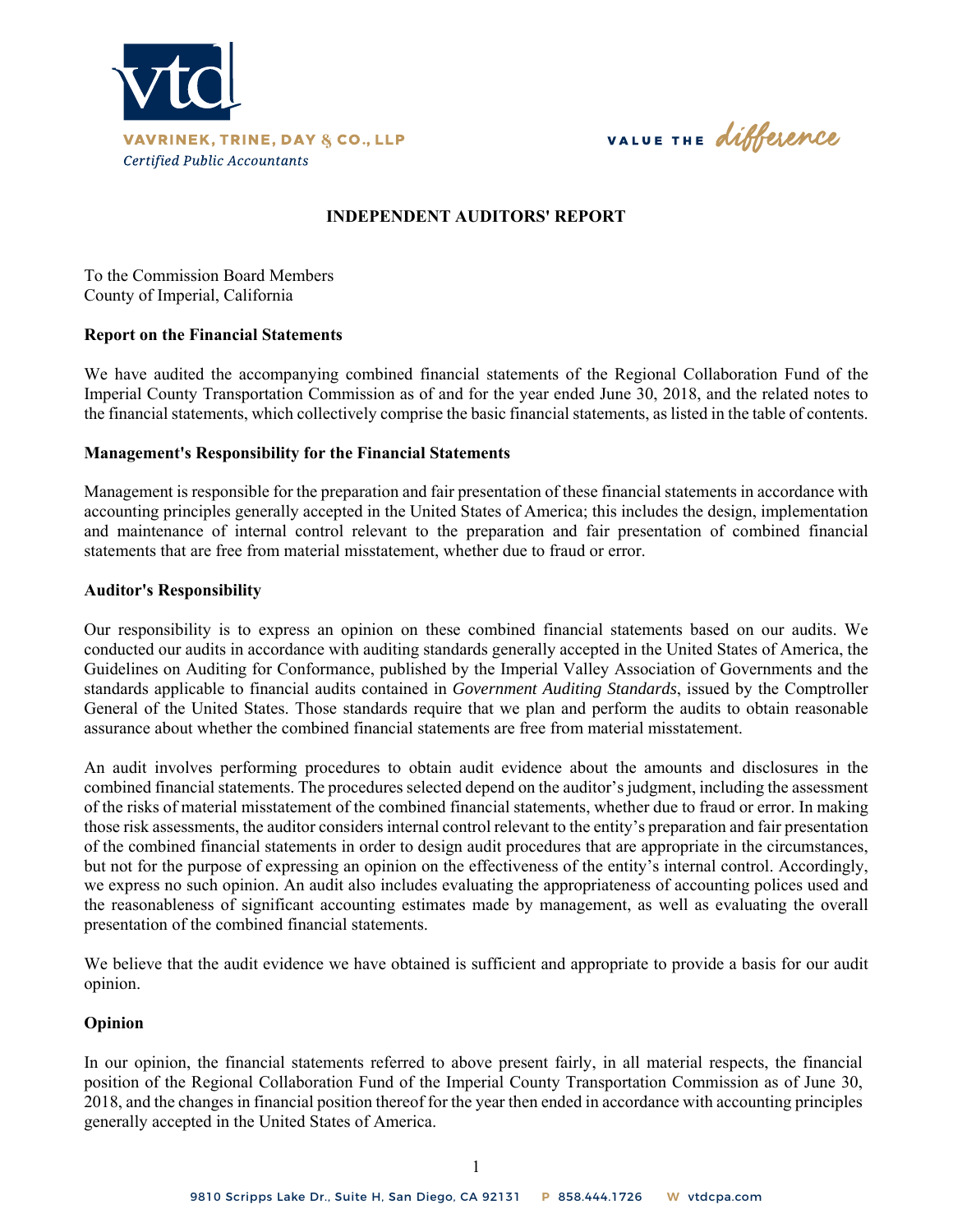### **Emphasis of Matter**

As discussed in Note 1, the financial statements present only the Regional Collaboration Fund and do not purport to, and do not, present fairly the financial position of Imperial County Transportation Commission as of June 30, 2018, and the changes in its financial position for the year then ended in accordance with accounting principles generally accepted in the United States of America. Our opinion is not modified with respect to this matter.

# **Other Matters**

#### *Other Information*

Our audit was conducted for the purpose of forming an opinion on the combined financial statements as a whole. The accompanying supplementary information is presented for purposes of additional analysis and is not a required part of the combined financial statements. Such information is the responsibility of management and was derived from and relates directly to the underlying accounting and other records used to prepare the combined financial statements. The information has been subjected to the auditing procedures applied in the audits of the combined financial statements and certain additional procedures, including comparing and reconciling such information directly to the underlying accounting and other records used to prepare the combined financial statements or to the combined financial statements themselves, and other additional procedures in accordance with auditing standards generally accepted in the United States of America. In our opinion, the information is fairly stated, in all material respects, in relation to the combined financial statements as a whole.

#### **Other Reporting Required by** *Government Auditing Standards*

We have also issued a report dated July 2, 2019 on our consideration of the Regional Collaboration Fund's compliance over financial reporting based on an audit performed in accordance with statutes, rules and regulations of the California Development Act and the allocation instructions and resolutions of the Transportation Commission. The purpose of that report is to describe the scope of our testing of compliance and the results of that testing and not to provide an opinion on compliance. That report is an integral part of an audit performed in accordance with *Government Auditing Standards* in considering Imperial County Transportation Commission's internal control over financial reporting and compliance as it relates to the Regional Collaboration Fund.

avinek, Trine, Day & Coup

San Diego, California July 2, 2019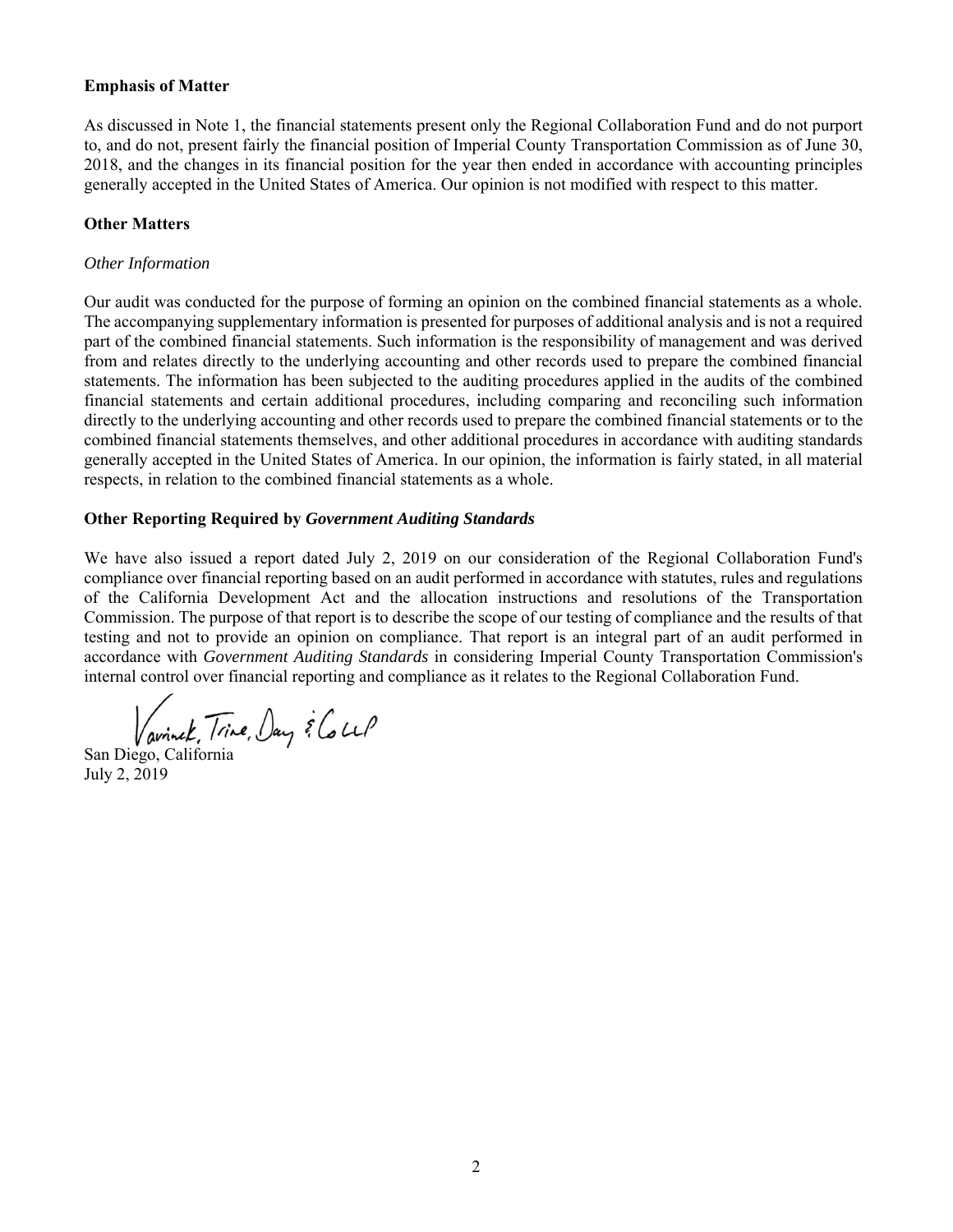# **GOVERNMENTAL FUND BALANCE SHEET JUNE 30, 2018**

# **ASSETS**

| Cash and Investments<br>Interest Receivable | \$ | 7,712<br>9 |
|---------------------------------------------|----|------------|
| <b>Total Assets</b>                         | \$ | 7,721      |
| <b>LIABILITIES AND FUND BALANCE</b>         |    |            |
| Liabilities                                 |    |            |
| <b>Accounts Payable</b>                     | \$ | 3,781      |
| <b>Fund Balance</b>                         |    |            |
| Restricted                                  |    | 3,940      |
| <b>Total Liabilities and Fund Balance</b>   | \$ | 7,721      |

The Notes to the Financial Statements are an integral part of these statements.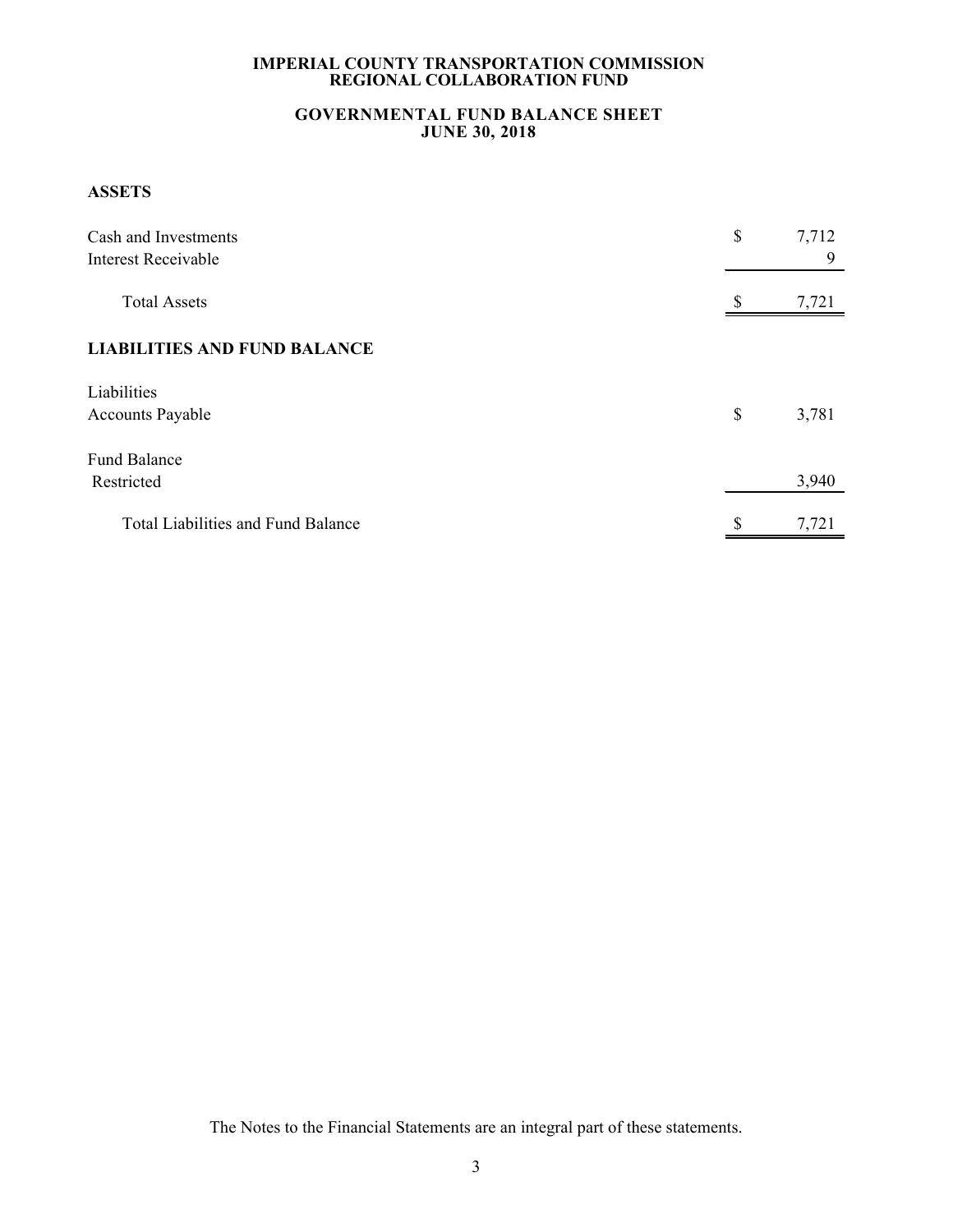#### **STATEMENT OF REVENUES, EXPENDITURES AND CHANGES IN FUND BALANCE FOR THE FISCAL YEAR ENDED JUNE 30, 2018**

# Revenues

| <b>Regional Collaboration Funds</b><br>Interest Income | \$<br>27,474<br>26 |
|--------------------------------------------------------|--------------------|
| <b>Total Revenues</b>                                  | 27,500             |
| Expenditures                                           |                    |
| General & Admin                                        | 394                |
| Professional Services                                  | 23,166             |
| <b>Total Expenditures</b>                              | 23,560             |
| Change in Fund Balance                                 | 3,940              |
| Fund Balance Beginning, July 1                         |                    |
| Fund balance Ending, June 30                           | 3,940              |
|                                                        |                    |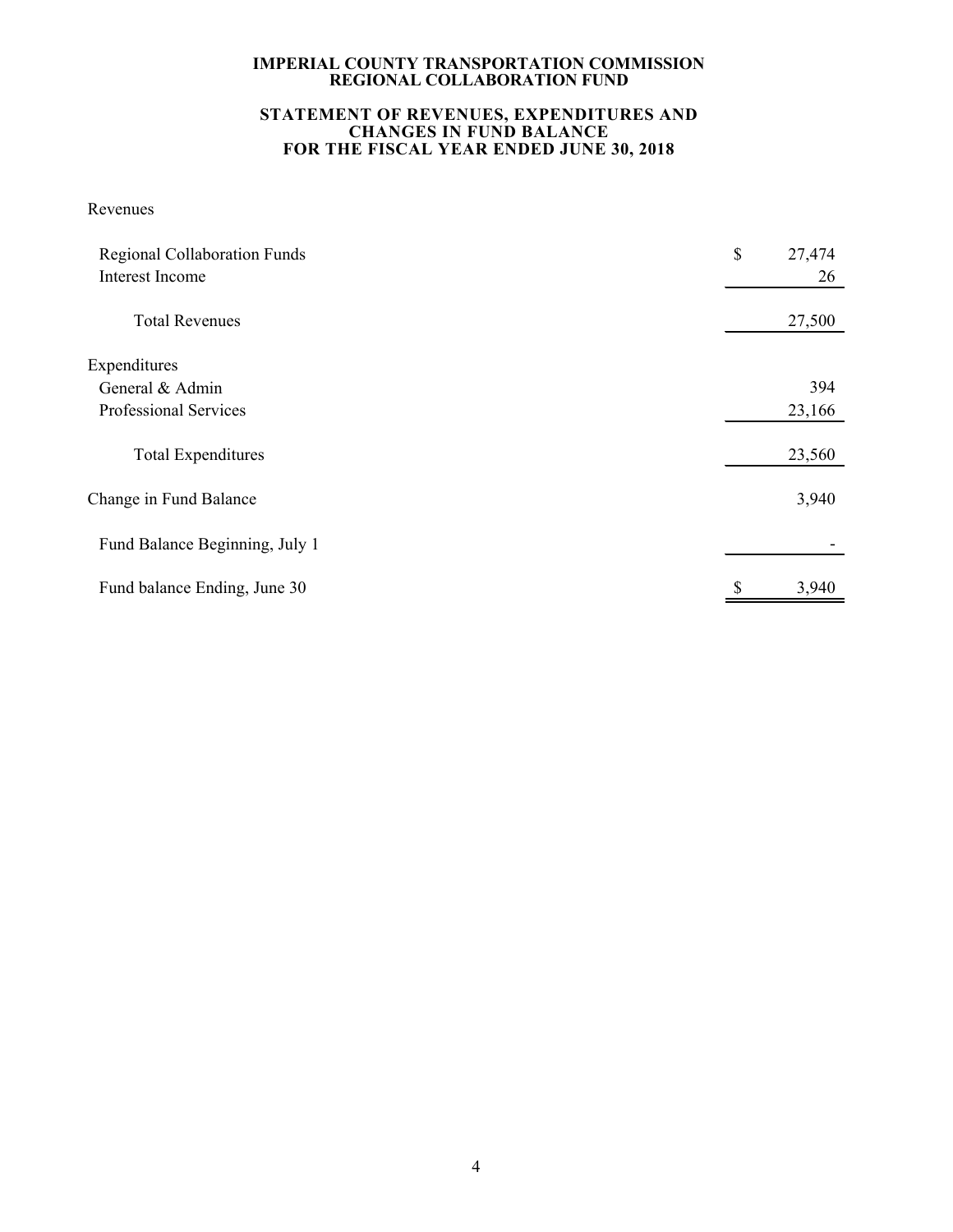# **NOTES TO THE FINANCIAL STATEMENTS JUNE 30, 2018**

# **NOTE 1 – SUMMARY OF SIGNIFICANT ACCOUNTING POLICIES**

#### *A. Financial Reporting Entity*

The Regional Collaboration Fund of the Imperial County Transportation Commission was created for the purpose of tracking activities of joint projects with other agencies in the region.

The financial statements are intended to reflect the financial position and changes in financial position of the Regional Collaboration Fund of ICTC only. Accordingly, the financial statements do not purport to, and do not, present fairly the financial position of ICTC, as of June 30, 2018, and the changes in financial position thereof for the year then ended in accordance with accounting principles generally accepted in the United States of America.

### *B. Basis of Accounting*

### *Governmental Fund Financial Statements*

### Fund Accounting

The accounts of ICTC are organized on the basis of funds. A fund is defined as an independent fiscal and accounting entity wherein operations of each fund are accounted for in a separate set of self-balancing accounts that record resources, related benefits, and equity, segregated for the purpose of carrying out specific activities. ICTC accounts for the Regional Collaboration activities within a Special Revenue Fund.

Special revenue funds are used to account for the proceeds of revenue sources that are restricted or committed to expenditure for specified purposes.

### Measurement Focus and Basis of Accounting

The special revenue funds of ICTC are accounted for using the current financial resources measurement focus and the modified accrual basis of accounting. Revenues are recognized as soon as they are both measurable and available. Revenues are considered to be available when they are collected within the current period or soon enough thereafter to pay liabilities of the current period. For this purpose, revenues are available if they are collected within 60 days of the end of the fiscal period. Expenditures generally are recorded when a liability is incurred. Operating statements of governmental funds present increases (revenues and other financing sources) and decreases (expenditures and other financing uses) in net current resources.

### *C. Use of Estimates*

The preparation of financial statements in conformity with accounting principles generally accepted in the United States of America requires management to make estimates and assumptions that affect the reported amounts of assets and liabilities and disclosures at the date of the financial statements and the reported amounts of revenues and expenditures during the reporting period. Actual results could differ from those estimates.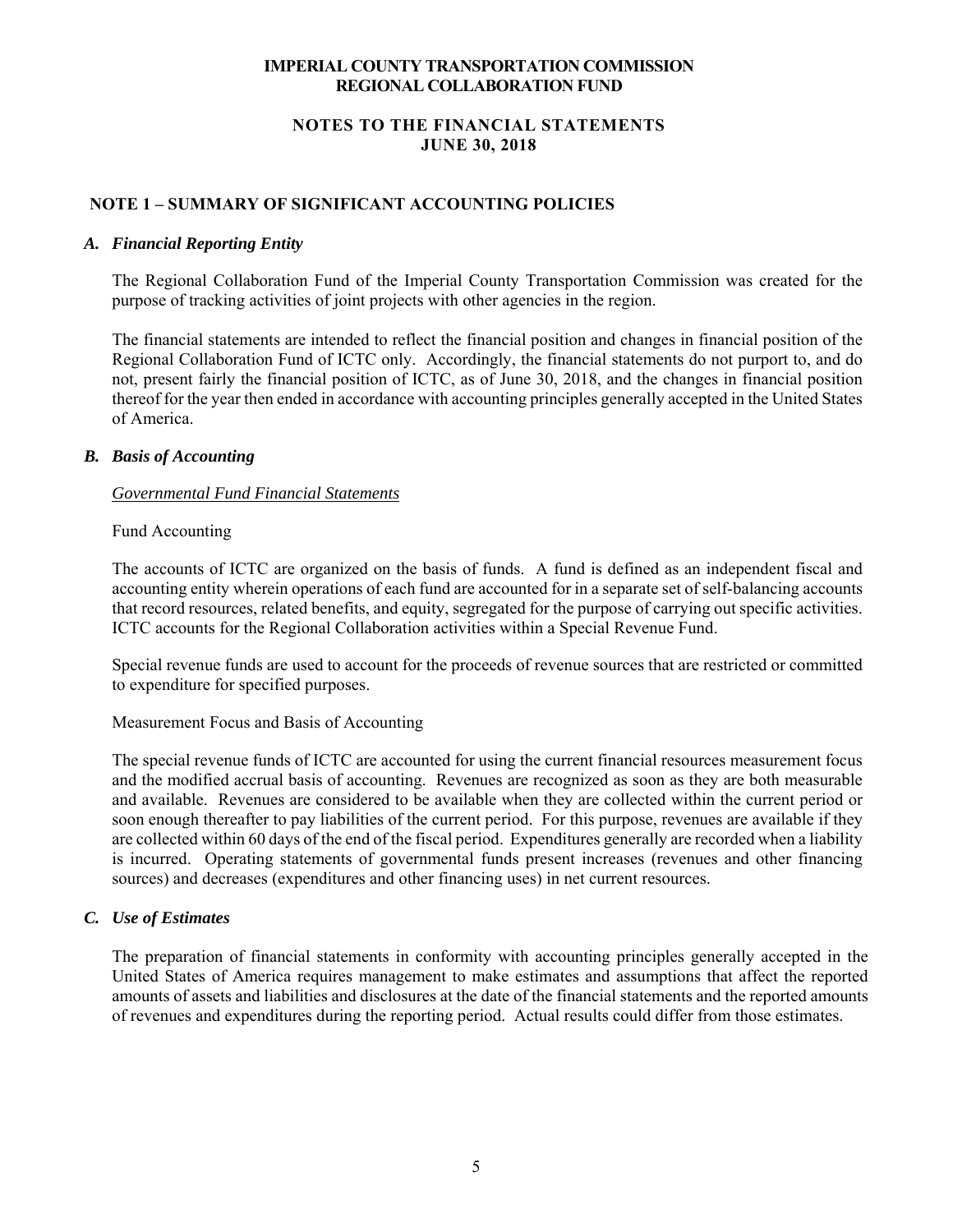# **NOTES TO THE FINANCIAL STATEMENTS JUNE 30, 2018**

# **NOTE 1 – SUMMARY OF SIGNIFICANT ACCOUNTING POLICIES (CONTINUED)**

### *D. Fund Balances*

Fund balance is reported according to the following classifications: nonspendable, restricted, committed, assigned, and unassigned based on the relative strength of the constraints that control how specific amounts can be spent.

Restricted fund balance represents amounts that can be spent only for specific purposes because of constraints that are externally imposed by creditors, grantors, contributors, or the laws or regulations of other governments.

When an expenditure is incurred for purposes for which both restricted and unrestricted fund balance is available, the ICTC considers restricted funds to have been spent first.

### *E. Cash and Investments*

The County of Imperial's Auditor-Controller's office acts as a trustee for the funds received and disbursed. Cash and investments are held in the County investment pool to facilitate cash management and maximize investment opportunities and yields. Investment income resulting from this pooling is allocated to the respective funds including the Regional Collaboration Fund's average cash balance. The investment policies and the risks related to cash and investments, applicable to the Regional Collaboration Fund, are those of the County investment pool and are disclosed in the County's basic financial statements. The County's basic financial statements can be obtained at the County Administrative Office.

The Regional Collaboration Fund's cash and investments are reported at fair value. The fair value measurements are based on the fair value hierarchy established by generally accepted accounting principles. The hierarchy is based on the valuation inputs used to measure the fair value of the asset. Level 1 inputs are quoted prices in active markets for identical assets; Level 2 inputs are significant other observable inputs; Level 3 inputs are significant unobservable inputs. The STAF's deposits and withdrawals in the County Investment Pool are made on the basis of \$1 and not fair value. Accordingly, the Regional Collaboration Fund's investment in the County Investment Pool is measured based on uncategorized inputs not defined as Level 1, Level 2, or Level 3.

# **NOTE 2 – REGIONAL COLLABORATION REVENUE SOURCES**

As it pertains to the brownsfield projects the funds will be used for:

Project management and planning, completion of Environmental Site Assessments (Phase 1 and Phase 2) for various eligible properties in the city of Brawley, cleanup and reuse planning, community outreach and completion of required reporting associated with the grant.

As it pertains to the Broadband grant the funds will be used for:

Project management and planning, identification of regions where broadband services are not available or have limited availability, community outreach and coordination with area stakeholders, coordination with internet service providers, development and review of reasonable avenues for broadband delivery, preparation of mapping documentation as required and required reporting associated with the grant.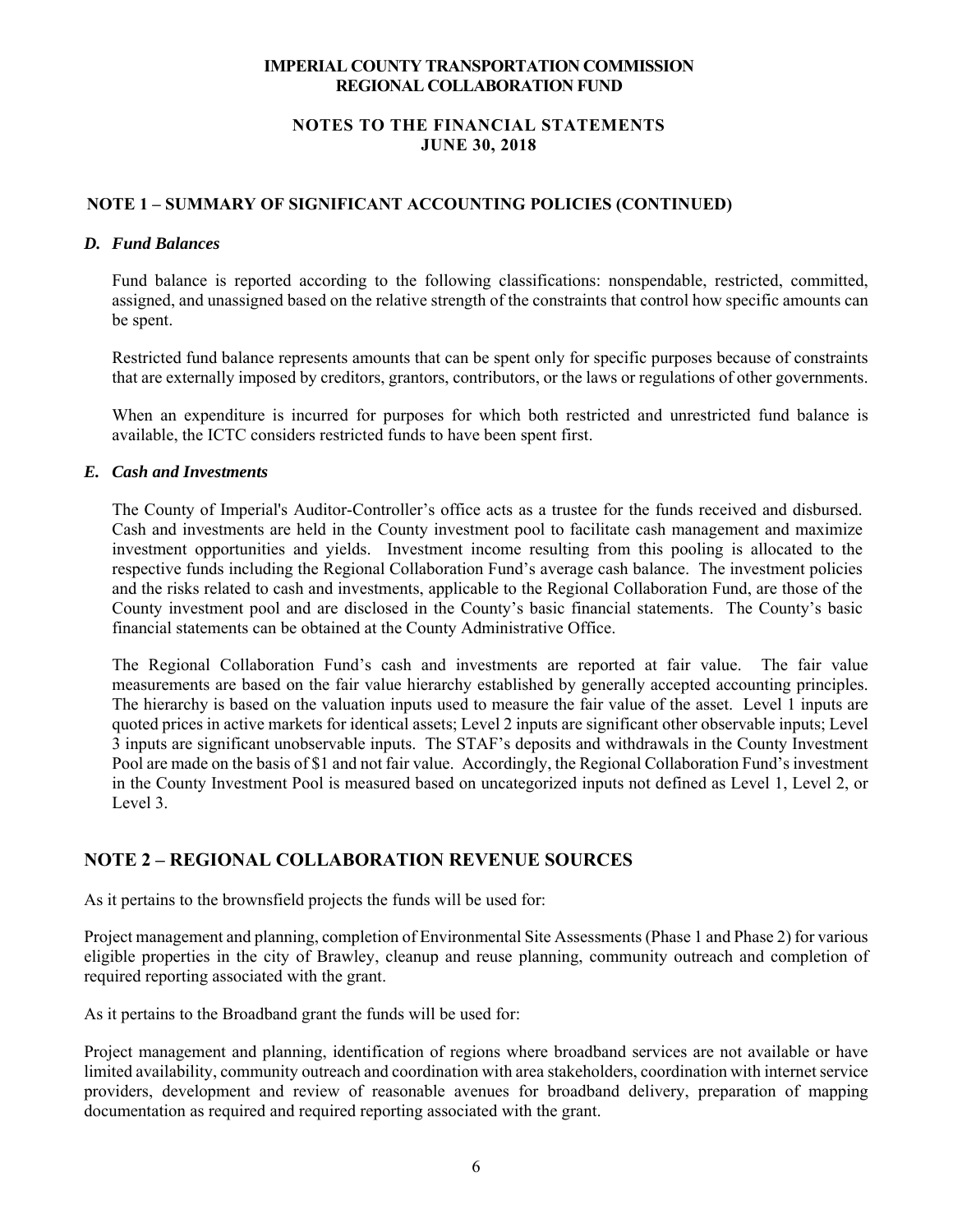

VALUE THE difference

# **INDEPENDENT AUDITORS' REPORT ON INTERNAL CONTROL OVER FINANCIAL REPORTING AND ON COMPLIANCE AND OTHER MATTERS BASED ON AN AUDIT OF FINANCIAL STATEMENTS PERFORMED IN ACCORDANCE WITH** *GOVERNMENT AUDITING STANDARDS*

To the Commission Board Members County of Imperial, California

We have audited, in accordance with the auditing standards generally accepted in the United States of America and the standards applicable to financial audits contained in *Government Auditing Standards* issued by the Comptroller General of the United States, the financial statements of the Regional Collaboration fund of the Imperial County Transportation Commission as of and for the year ended June 30, 2018, and the related notes to the combined financial statements, which collectively comprise the Regional Collaboration Fund of the Imperial County Transportation Commission's financial statements, and have issued our report thereon dated July 2, 2019.

#### **Internal Control Over Financial Reporting**

In planning and performing our audits of the combined financial statements, we considered the Imperial County Transportation Commission's internal control over financial reporting (internal control) to determine the audit procedures that are appropriate in the circumstances for the purpose of expressing our opinions on the combined financial statements, but not for the purpose of expressing an opinion on the effectiveness of the Imperial County Transportation Commission's internal control. Accordingly, we do not express an opinion on the effectiveness of the Imperial County Transportation Commission's internal control.

A *deficiency in internal control* exists when the design or operation of a control does not allow management or employees, in the normal course of performing their assigned functions, to prevent, or detect and correct misstatements on a timely basis. A *material weakness* is a deficiency, or a combination of deficiencies, in internal control such that there is a reasonable possibility that a material misstatement of the entity's combined financial statements will not be prevented, or detected and corrected on a timely basis. A *significant deficiency* is a deficiency, or a combination of deficiencies, in internal control that is less severe than a material weakness, yet important enough to merit attention by those charge with governance.

Our consideration of internal control was for the limited purpose described in the first paragraph of this section and was not designed to identify all deficiencies in internal control that might be material weaknesses or significant deficiencies. Given these limitations, during our audits we did not identify any deficiencies in internal control that we consider to be material weaknesses. However, material weaknesses may exist that have not been identified.